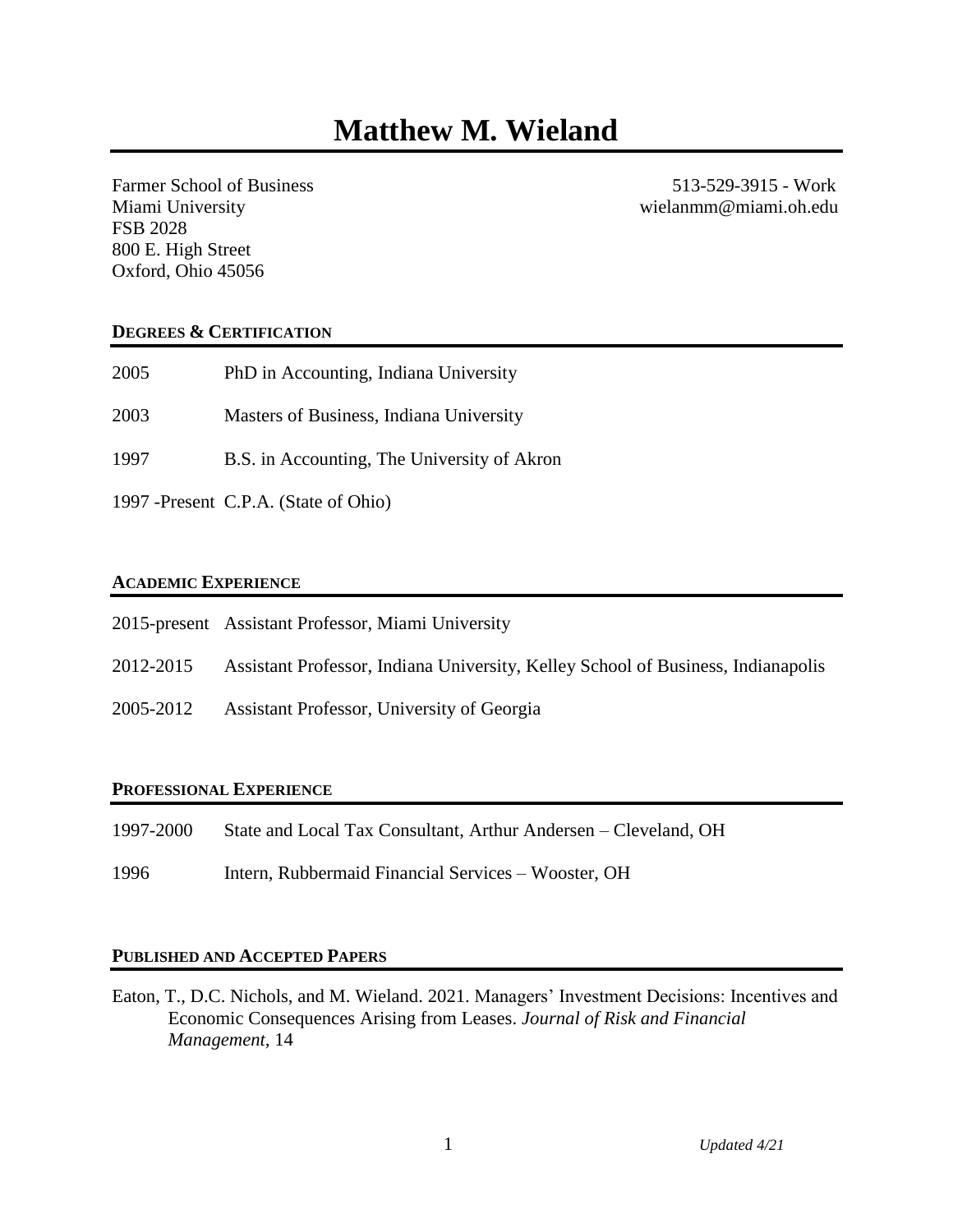- Burke, Q, T. Warfield, and M. Wieland. 2020. Value Relevance of Disaggregated Information: An Examination of the Volume and Rate Analysis of Bank Net Interest Income. *Accounting Horizons* 34: 19-43
- Burke, Q, and M. Wieland. 2017. Value Relevance of Banks' Cash Flows from Operations. *Advances in Accounting* 39: 60-78
- Nichols, D.C., J. Wahlen, and M. Wieland. 2017. Pricing and Mispricing in the Cross-Section. *Contemporary Accounting Research*, 34(3): 1378-1417
- Martin, G., W. Thomas, and M. Wieland. S&P 500 Membership and Managers' Supply of Conservative Financial Reports. 2016. *Journal of Business, Finance, & Accounting*, May/June: 543-571
- Wieland, M., M. Dawkins, and M. Dugan. Assessing the Elite Publication Benefits of Academic Pedigree: A Joint Examination of PhD Institution and Employment Institution. 2016. *Accounting Perspectives*, Winter p. 269-309
- Wieland, M., M. Dawkins, and M. Dugan. 2014. The Value Relevance of S&P's Core Earnings Versus GAAP Earnings. *Management Accounting Quarterly,*: Summer: 18-26
- Wieland, M., M. Dawkins, and M. Dugan. 2013. The Differential Value Relevance of S&P's Core Earnings Versus GAAP Earnings: The Role of Stock Option Expense. *Journal of Business, Finance, & Accounting,* January/February: 55-81
- Wieland, M. Identifying Consensus Analysts' Earnings Forecasts that Correctly and Incorrectly Predict an Earnings Increase. 2011. *Journal of Business, Finance, & Accounting,* June/July: 574-600
- Baginski, S., J. Hassell, and M. Wieland. 2011. Does Management Earnings Forecast Form Matter? *Advances in Accounting, incorporating Advances in International Accounting,* July,: 17-25
- Wahlen, J., and M. Wieland. 2011. Can Financial Statement Analysis Beat Consensus Analysts' Recommendations? *Review of Accounting Studies,* March: 89-115
- Nichols, D.C., J. Wahlen, and M. Wieland. 2009. Publicly-Traded versus Privately-Held: Implications for Conditional Conservatism in Bank Accounting. *Review of Accounting Studies*, March: 88-122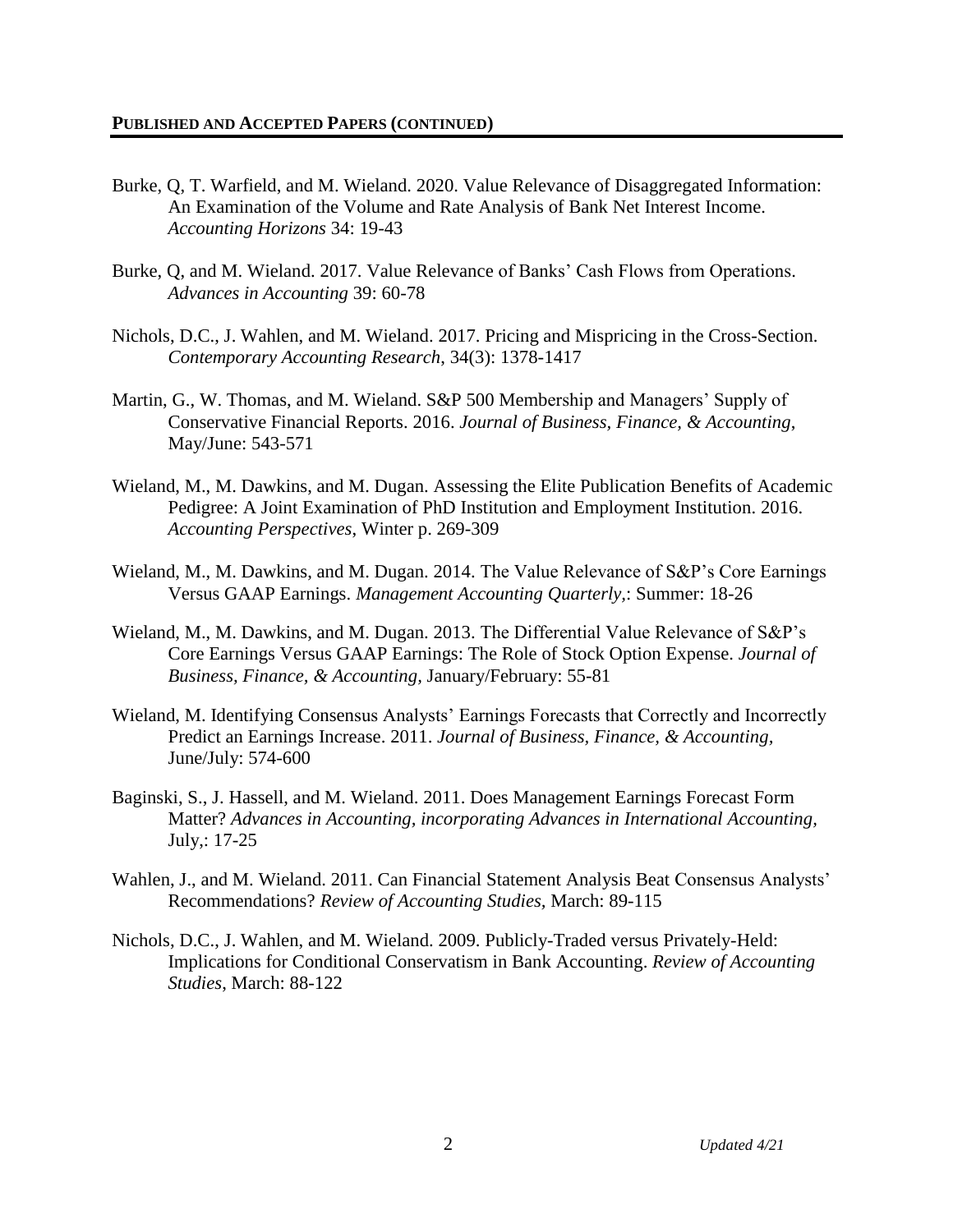#### **WORK IN PROGRESS**

- Jones, S., Moser, W., and Wieland, M. Machine Learning and the Prediction of High Earnings Growth and Surprises., revise and resubmit at *Contemporary Accounting Research*
- Nichols, D.C., J. Wahlen, and M. Wieland. Examining the puzzle in stock returns and stock return volatility across life cycle stage, under submission at *The Accounting Review*
- Nichols, D.C., and M. Wieland. Do firms' nonfinancial disclosures enhance the value of analyst services?, completed working paper

## **INVITED PAPER PRESENTATIONS**

The Ohio State University, Spring 2007 The University of Akron, Fall 2010 The University of Tennessee, Fall 2011 Florida State University, Fall 2011 Indiana University, Indianapolis, Fall 2011 Indiana University, Bloomington, Fall 2013 Miami University, Fall 2014 Syracuse University, Fall 2014 University of Kentucky, Spring 2018

## **CONFERENCE PRESENTATIONS**

2009 Southeast Summer Accounting Research Colloquium, Atlanta, Georgia

- 2009 Conference on Financial Economics and Accounting, New Brunswick, Rutgers Business School *(paper presented by Jim Wahlen)*
- 2013 Rotman Accounting Conference, University of Toronto *(paper presented by Jim Wahlen)*
- 2013 Annual Accounting Research Conference in Honor of Nick Dopuch, Washington University *(paper presented by Jim Wahlen)*

## **TEACHING EXPERIENCE**

| Information for Business Valuation and Decisions, Miami University – 2018-2020          |
|-----------------------------------------------------------------------------------------|
| $-$ average rating: 3.15/4.00; median: 3.50/4.00                                        |
| Intermediate Financial Accounting, Miami University – 2015-2021                         |
| $-$ average rating: 3.48/4.00; median: 4.00/4.00                                        |
| Intermediate Accounting 1, Indiana University $-2013$ , 2014                            |
| $-$ average rating: 6.34/7.00; median: 7.00/7.00                                        |
| Financial Statements Analysis, University of Georgia, Indiana University – 2005 to 2014 |
| $-$ average rating: 6.85/7.00; median: 7.00/7.00                                        |
| Taxes and Decision Making, Indiana University                                           |
|                                                                                         |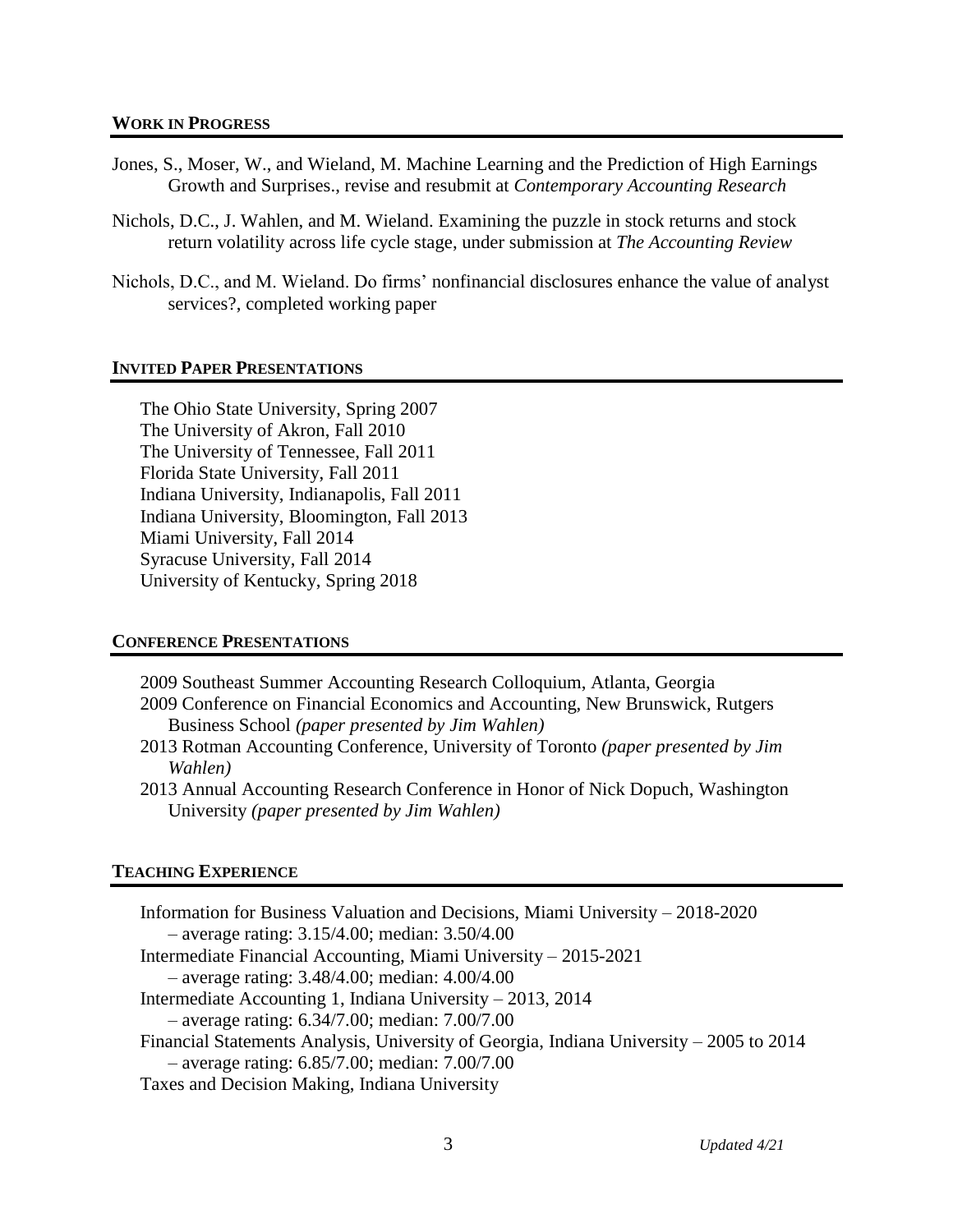### **ACADEMIC SERVICE**

Ad Hoc Reviewer

*The Accounting Review Review of Accounting Studies Contemporary Accounting Research Journal of Business, Finance, & Accounting European Accounting Review Journal of International Financial Management and Accounting*

*American Accounting Association* 

– 2018, 2016, 2013, 2010, 2009, 2008, 2007, and 2006 Annual Meeting (Financial Accounting and Reporting Section)

### Discussant

*American Accounting Association*  – 2018, 2017, 2016, 2014, 2013, 2012, 2011, 2010, 2009, 2008, 2007, and 2006 Annual Meeting (Financial Accounting and Reporting Section) – 2011 Mid-Year Meeting (Financial Accounting and Reporting Section)

### **SERVICE**

2018-2019 Ohio Regional Coordinator, American Accounting Association, Financial Accounting and Reporting Section.

2013, 2012 KSBI MSA/MST Policy Committee

2013, 2012 KSBI Research Policy Committee

2014, 2013 KSB Research and Instructional Database Committee

Terry College MBA Committee (2011, 2010, and 2009)

Internship Course for BBA and MAcc (2011 and 2010)

Tull School of Accounting Appeals Committee (2009, 2008, 2007, 2006, and 2005)

Tull School of Accounting Curriculum Committee (2011, 2010, 2009, 2008, 2007, and 2006)

### **CONFERENCES ATTENDED**

- 2016 *Journal of Business, Finance, & Accounting* Conference
- 2016, 2015, 2014, 2013, 2012, 2011, 2010, 2009, 2008, 2007, 2006, and 2005 American Accounting Association Annual Meeting
- 2014, 2013, 2011, 2010, 2009, 2007, 2006, and 2005 Financial Accounting and Reporting Section Mid-Year
- 2013 Midwest (Big 10+) Accounting Research Conference
- 2011, 2009, 2008, 2007, and 2006 Southeast Summer Accounting Research Colloquium
- 2007 *Review of Accounting Studies* Conference
- 2006 PwC University for Faculty
- 2006 Robert M. Trueblood Seminars for Professors
- 2006 American Accounting Association New Faculty Consortium